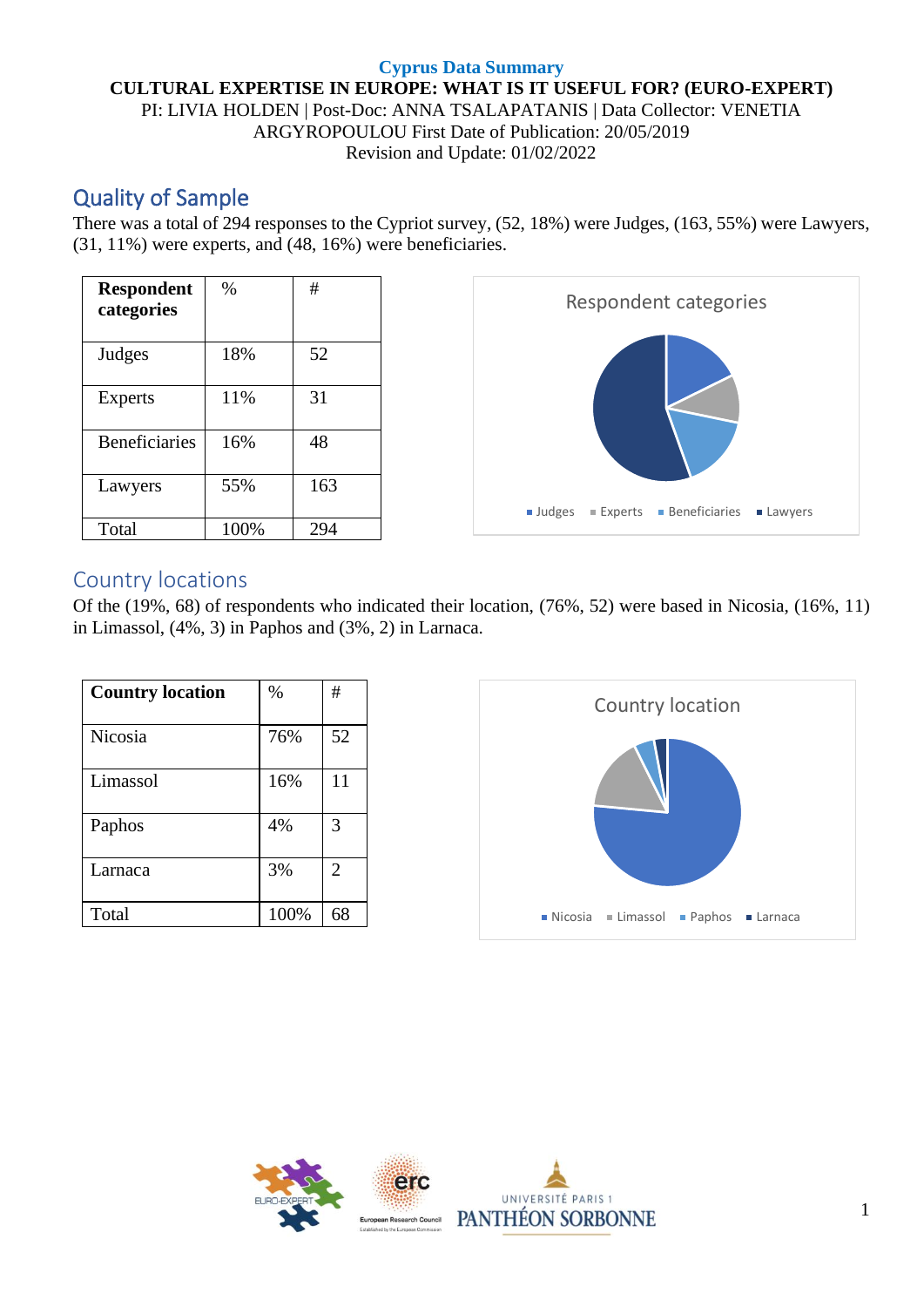#### **Cyprus Data Summary CULTURAL EXPERTISE IN EUROPE: WHAT IS IT USEFUL FOR? (EURO-EXPERT)** PI: LIVIA HOLDEN | Post-Doc: ANNA TSALAPATANIS | Data Collector: VENETIA ARGYROPOULOU First Date of Publication: 20/05/2019 Revision and Update: 01/02/2022

## Judges

The most common degree of jurisdiction for Judges was 'Family court' (37%, 19), then 'Labour Tribunal' (31%, 16), followed by 'Supreme Court' (15%, 8) from the and 'District Court or equivalent' (13%,7).

| <b>Degree of Jurisdiction</b>   | $\%$ | #  |
|---------------------------------|------|----|
| <b>Family Court</b>             | 37%  | 19 |
| Labour Tribunal                 | 31%  | 16 |
| <b>Supreme Court</b>            | 15%  | 8  |
| District court or<br>equivalent | 13%  | 7  |
| Other                           | 4%   | 2  |
| Total                           | 100% | 52 |



The most common area of jurisdiction was 'Administrative Law' (37%, 23), followed by 'Asylum and Migration Law' (31%,19), Civil Law (21%, 13), 'Criminal Law' (10%, 6) and 'Other' (25, 1).

| <b>Area of Jurisdiction</b> | $\%$ | $\#$ | Area of Jurisdiction                               |
|-----------------------------|------|------|----------------------------------------------------|
| <b>Administrative Law</b>   | 37%  | 23   |                                                    |
| Asylum and<br>Migration law | 31%  | 19   |                                                    |
| Civil Law                   | 21%  | 13   |                                                    |
| Criminal Law                | 10%  | 6    |                                                    |
| Other                       | 2%   |      | $\blacksquare$ Criminal Law<br>$\equiv$ Civil Law  |
| Total                       | 100% | 62   | Asylum/Migration Law Administrative Law<br>■ Other |

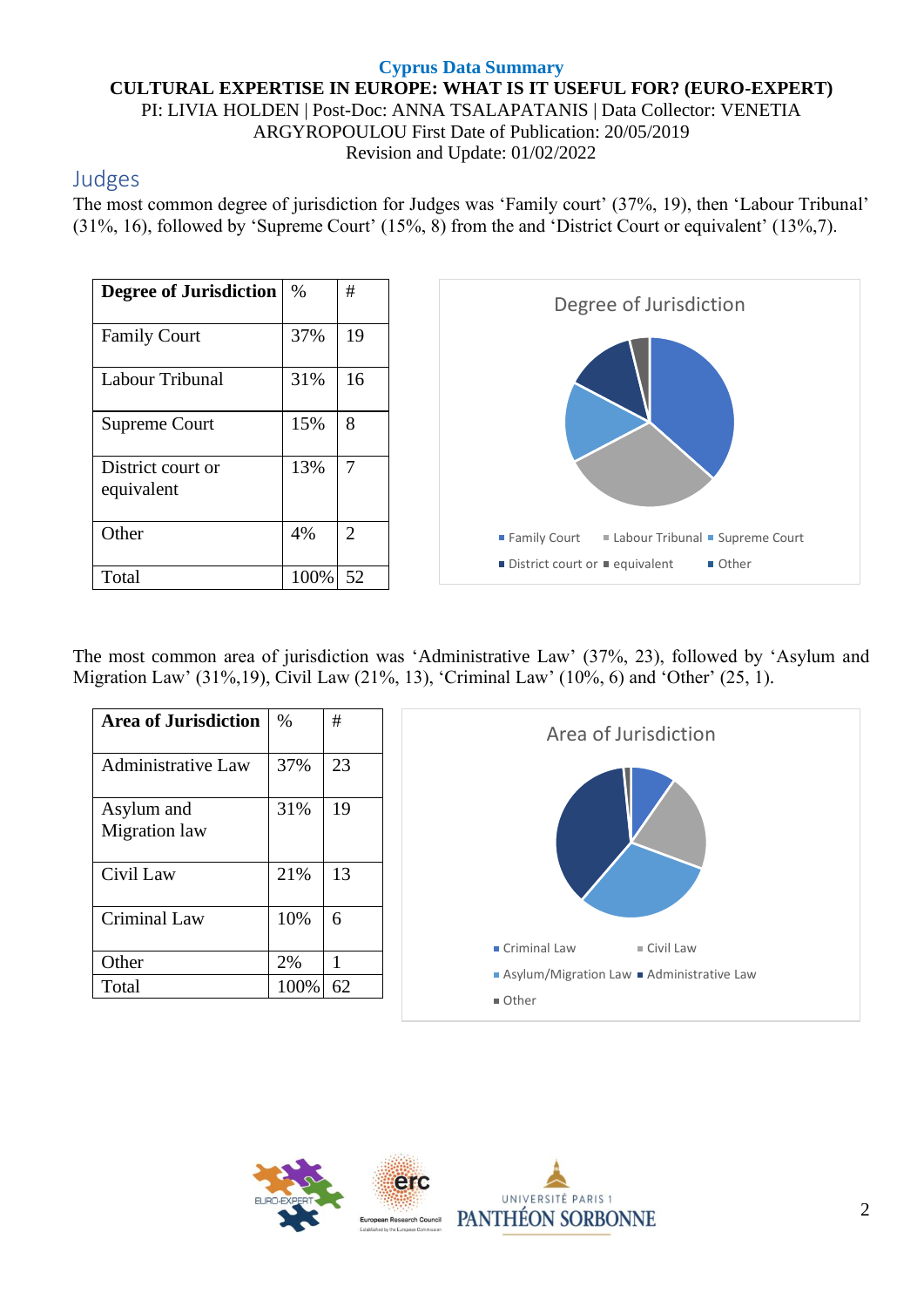#### **Cyprus Data Summary CULTURAL EXPERTISE IN EUROPE: WHAT IS IT USEFUL FOR? (EURO-EXPERT)** PI: LIVIA HOLDEN | Post-Doc: ANNA TSALAPATANIS | Data Collector: VENETIA ARGYROPOULOU First Date of Publication: 20/05/2019 Revision and Update: 01/02/2022

### Lawyers

Of the 169 Lawyers that responded, (41%, 55) indicated mid-career followed by senior lawyers (31%, 42) and junior lawyers (28%, 37).



For the areas of law practiced 'Contracts and Obligations' (14%, 44), was the most common followed by 'Criminal Law' (13%, 40), 'Business and Commercial Law' (11%, 35), 'Constitutional Law' (10%,32), 'Environmental Law' (8%, 26), 'Banking, Bankruptcy, and Insolvency Law' (6%, 18) and 'European Law' also on 6% (18). All the remaining areas received 5 % or less.

| <b>Areas of Law</b>                    | $\frac{0}{0}$ | $\overline{+}$ |                                                             |
|----------------------------------------|---------------|----------------|-------------------------------------------------------------|
| Contracts and obligations              | 14%           | 44             | Areas of law                                                |
| Criminal law                           | 13%           | 40             |                                                             |
| Business and commercial law            | 11%           | 35             |                                                             |
| Constitutional law                     | 10%           | 32             |                                                             |
| Environmental law                      | 8%            | 26             |                                                             |
| Banking, bankruptcy, and<br>insolvency | 6%            | 18             |                                                             |
| European law                           | 6%            | 18             |                                                             |
| Family law                             | 5%            | 15             |                                                             |
| Administrative law                     | 4%            | 14             |                                                             |
| Labour law                             | 3%            | 11             |                                                             |
| Inheritance law                        | 3%            | 9              | $\blacksquare$ Criminal law<br>Contracts and obligations    |
| Intellectual and patent law            | 3%            | 9              | ■ Business and commercial law ■ Constitutional law          |
| Financial law                          | 3%            | 8              |                                                             |
| <b>International human rights</b>      | 2%            | $\overline{7}$ | Environmental law<br><b>Banking, bankruptcy, and</b>        |
| Property law                           | 2%            | 6              | European law<br>$\blacksquare$ insolvency law               |
| Refugee and asylum law                 | 2%            | 6              | Family law<br>Administrative law                            |
| Private international law              | 2%            | 5              | Labour law<br>Inheritance law                               |
| Immigration law                        | 1%            | $\overline{4}$ |                                                             |
| Other                                  | 1%            | $\overline{4}$ | Intellectual and patent law<br>$\blacksquare$ Financial law |
| Sports law                             | 1%            | $\overline{2}$ | International human rights<br>$\blacksquare$ law            |
| Health law                             | 0%            | $\mathbf{1}$   | Property law<br>Refugee and asylum law                      |
| Medical and bio law                    | 0%            | $\mathbf{1}$   |                                                             |
| Total                                  | 100%          | 315            |                                                             |



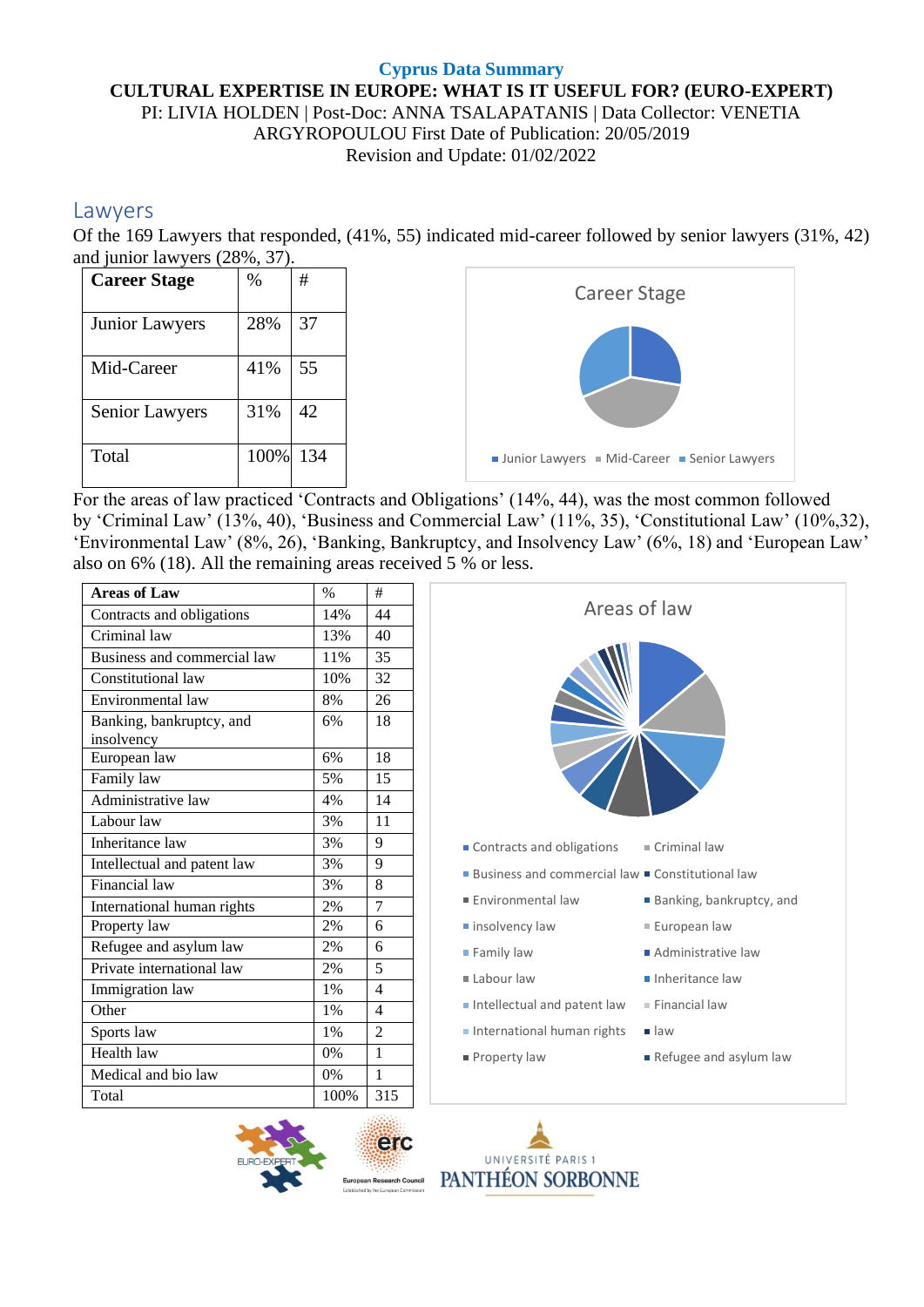PI: LIVIA HOLDEN | Post-Doc: ANNA TSALAPATANIS | Data Collector: VENETIA ARGYROPOULOU First Date of Publication: 20/05/2019 Revision and Update: 01/02/2022

### Experts

The most common type of expert selected was 'Translator/Interpreter' on (69%, 20), followed by 'Cultural Mediator' (24%, 7), followed by one respondent selecting 'Expert Witness' and another indicating 'Other'.

| <b>Expert Type</b>       | %    | #  |
|--------------------------|------|----|
| Translator/interpreter   | 69%  | 20 |
| <b>Cultural Mediator</b> | 24%  | 7  |
| <b>Expert Witness</b>    | 3%   | 1  |
| Other                    | 3%   | 1  |
| Total                    | 100% | 29 |
|                          |      |    |



The most common response to the question regarding area of specialisation was 'North Africa (27%, 7) followed by 'South Asia' (19%, 5) and then the 'Middle East' (15%, 4). 'Sub-Saharan Africa', 'East Asia', South East Asia' and 'Minority/Indigenous populations in Europe' were each selected two times. 'South and Central America' and 'Other' were selected once.

| Area of               | $\%$ | #              |
|-----------------------|------|----------------|
| <b>Specialisation</b> |      |                |
| North Africa          | 27%  | 7              |
| South Asia            | 19%  | 5              |
| Middle East           | 15%  | $\overline{4}$ |
| Sub-Saharan Africa    | 8%   | $\overline{2}$ |
| East Asia             | 8%   | $\overline{2}$ |
| South East Asia       | 8%   | $\overline{2}$ |
| Minority/Indigenous   | 8%   | $\overline{2}$ |
| populations in        |      |                |
| Europe                |      |                |
| South and Central     | 4%   | 1              |
| America               |      |                |
| Other                 | 4%   | 1              |
| Total                 | 100% | 26             |



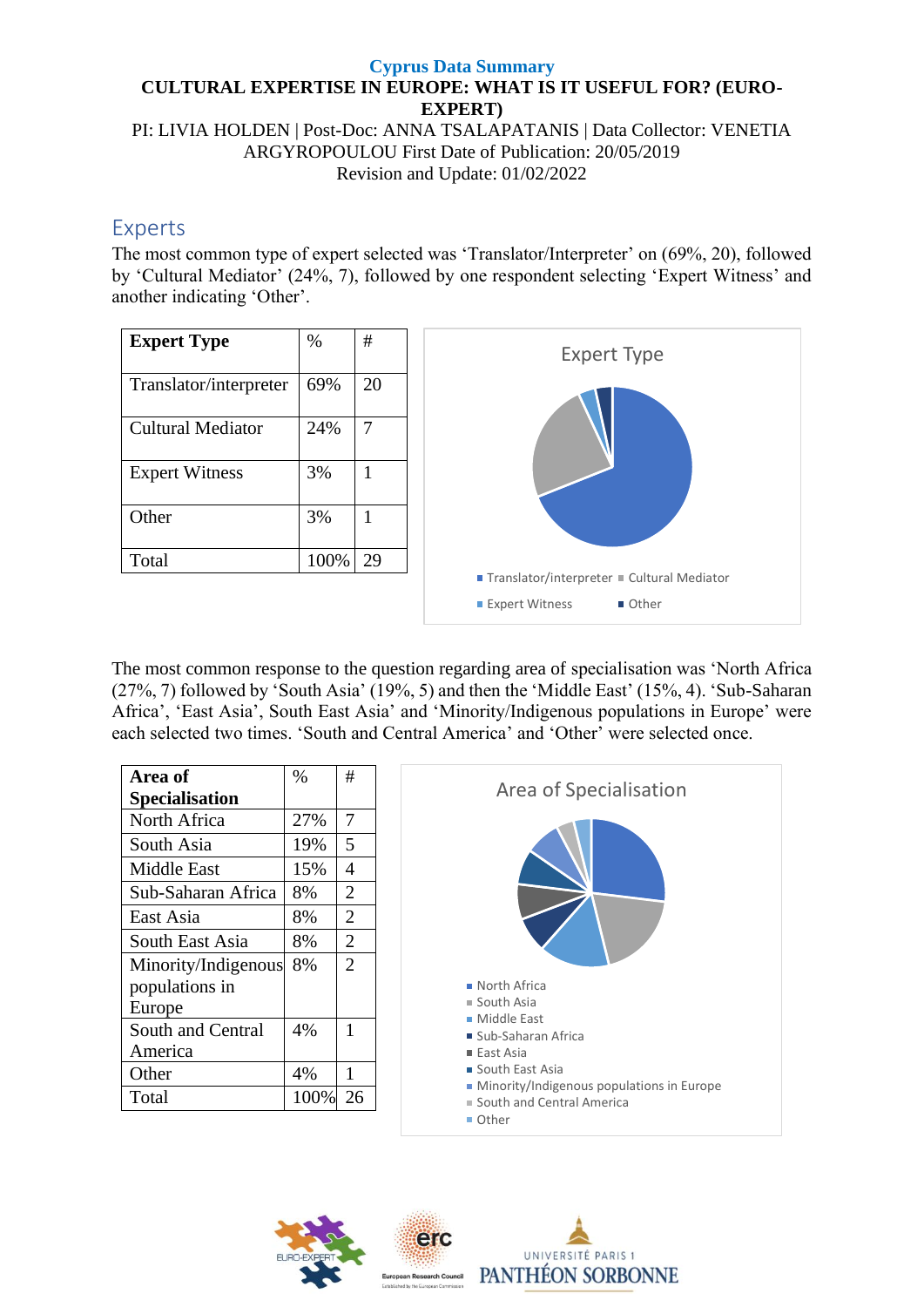#### **Cyprus Data Summary CULTURAL EXPERTISE IN EUROPE: WHAT IS IT USEFUL FOR? (EURO-EXPERT)** PI: LIVIA HOLDEN | Post-Doc: ANNA TSALAPATANIS | Data Collector: VENETIA

ARGYROPOULOU First Date of Publication: 20/05/2019 Revision and Update: 01/02/2022

# Frequency

## Frequency of involvement

To the question of how many experts did they instruct annually, most responding judges and lawyers (46%, 93) choose 'In between 10 and 20', followed by 'Less than 10' (25%, 51) and 'Between 20 and 30' (22%, 44), 'Never appointed experts (4%, 8) and (3%, 7) respondents selected 'Between 30 and 50'.



(47%, 14) of experts provided less than 5 written reports, (30%, 7) indicated a number of written reports between 5 and 10, (7%, 2) indicated a number of expert reports between 10 and 20, (7%, 2) indicated a number of expert reports between 20 and 50, (7%, 2) indicated 'Other' and (3%, 1) indicated between 50 and 100.

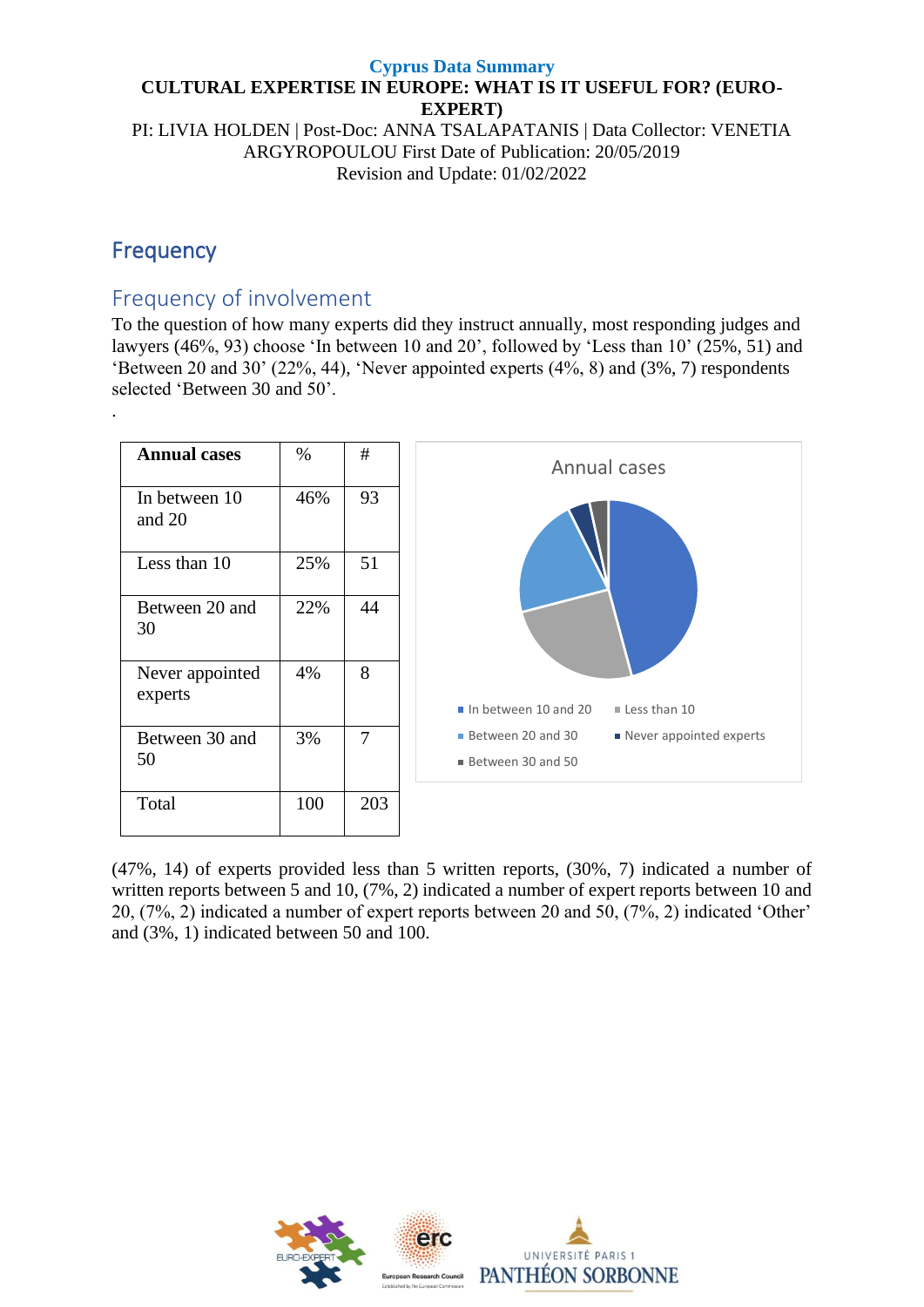PI: LIVIA HOLDEN | Post-Doc: ANNA TSALAPATANIS | Data Collector: VENETIA ARGYROPOULOU First Date of Publication: 20/05/2019 Revision and Update: 01/02/2022

(43%, 12) of experts provided a total of less than 5 oral reports, (23%, 7) indicated a number of oral reports between 5 and 10, (13%, 3) indicated a number of oral reports between 10 and 20, (7%, 2) indicated a number of oral reports between 20 and 50, (10%, 1) indicated between 50 and 100 and (10%, 3) choose 'Other'.



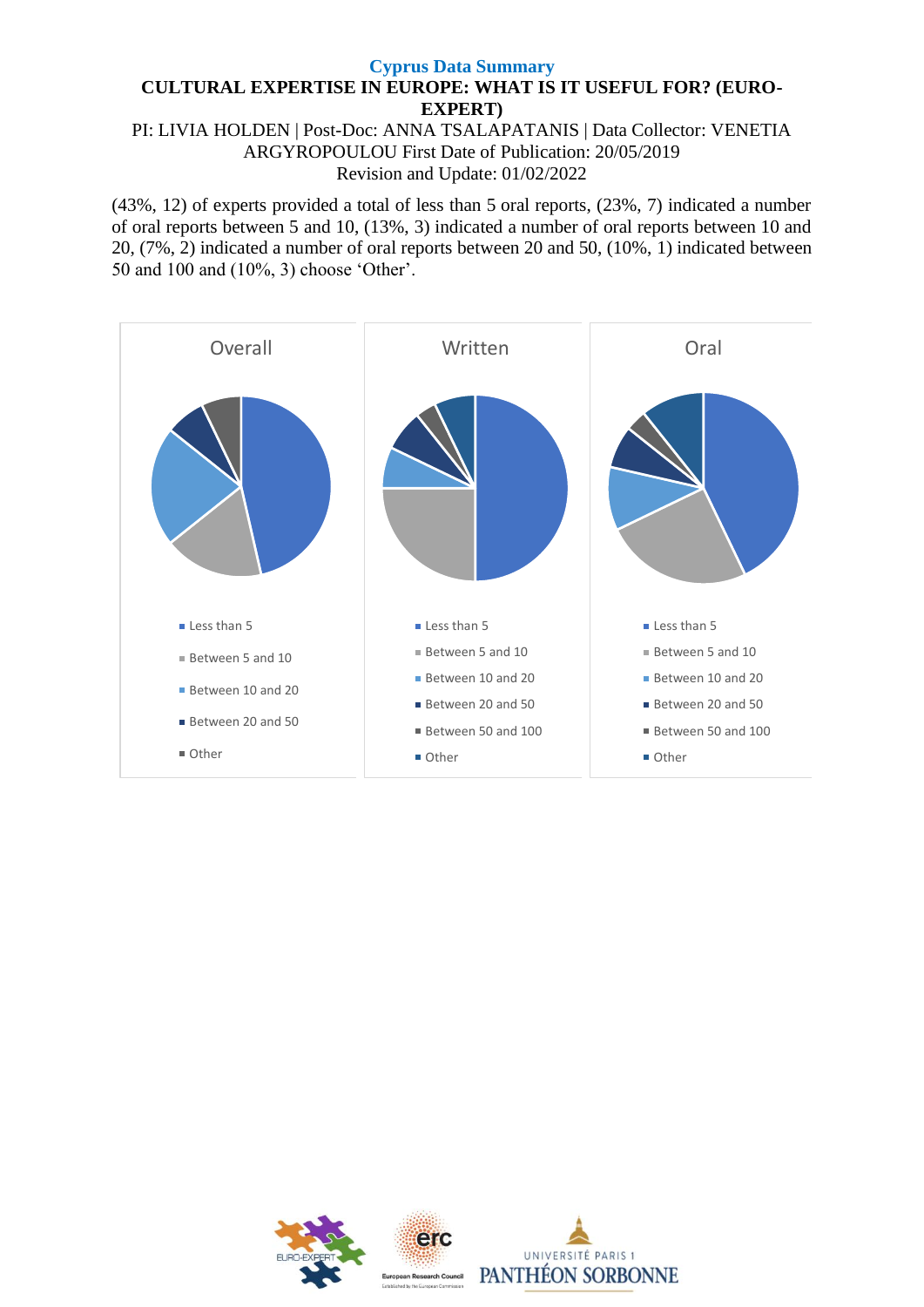PI: LIVIA HOLDEN | Post-Doc: ANNA TSALAPATANIS | Data Collector: VENETIA ARGYROPOULOU First Date of Publication: 20/05/2019 Revision and Update: 01/02/2022

### Fields of law

The most common area of use of cultural expertise was 'Banking, Bankruptcy and Insolvency Law' (24%, 114), followed by 'Administrative Law' (15%, 72), 'Business and Commercial Law' (12%, 60), 'Immigration Law' (7%, 34), 'Constitutional Law' (6%,27) and 'Refugee and Asylum Law' (5%,22), with all the remaining areas of law accounting for 5% or less.

| <b>Fields of Law</b>           | $\frac{0}{0}$ | #              |
|--------------------------------|---------------|----------------|
| Banking, bankruptcy, and       | 24%           | 114            |
|                                |               |                |
| insolvency                     |               |                |
| Administrative law             | 15%           | 72             |
| Business and commercial law    | 12%           | 60             |
| Immigration law                | 7%            | 34             |
| Constitutional law             | 6%            | 27             |
| Refugee and asylum law         | 5%            | 22             |
| International human rights law | 4%            | 20             |
| Family law                     | 4%            | 17             |
| Inheritance law                | 3%            | 16             |
| Criminal law                   | 3%            | 13             |
| Health law                     | 3%            | 13             |
| Contracts and obligations      | 2%            | 12             |
| Intellectual and patent law    | 2%            | 10             |
| Private international law      | 2%            | 10             |
| Financial law                  | 2%            | 9              |
| Medical and bio law            | 2%            | 9              |
| Environmental law              | $1\%$         | $\overline{7}$ |
| Property law                   | $1\%$         | $\overline{7}$ |
| European law                   | 1%            | 6              |
| Sports law                     | 1%            | 5              |
| Labour law                     | 0%            | 2              |
| Total                          | 100%          | 485            |



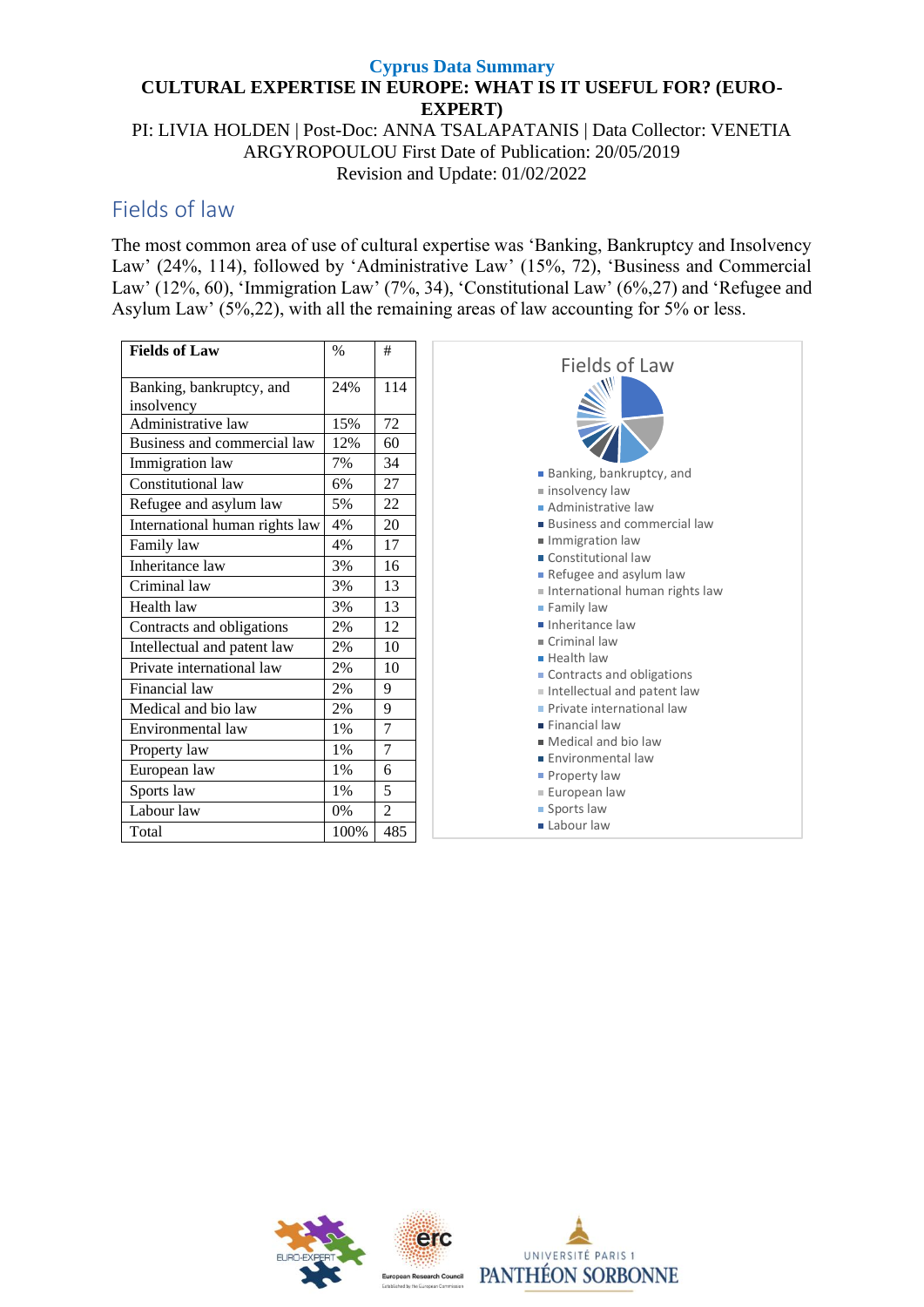PI: LIVIA HOLDEN | Post-Doc: ANNA TSALAPATANIS | Data Collector: VENETIA ARGYROPOULOU First Date of Publication: 20/05/2019 Revision and Update: 01/02/2022

### **Sites**

The most common site of cultural expertise was 'In court' (57%, 148), followed by 'Through NGOs' (9%, 22), 'Out of Court' (9%, 21), 'In hospitals' (7%, 19), 'In Universities' and 'In detention centres' each received 6% each (16) with all remaining categories receiving 3% or less.

| <b>Sites</b>                   | $\%$ | Total |
|--------------------------------|------|-------|
| In court                       | 58%  | 148   |
| Through NGOs                   | 9%   | 22    |
| Out of court                   | 8%   | 21    |
| In hospitals                   | 7%   | 19    |
| In universities                | 6%   | 16    |
| In detention centres           | 6%   | 16    |
| In schools                     | 4%   | 9     |
| Through private<br>consultancy | 2%   | 6     |
| Total                          | 100% | 257   |



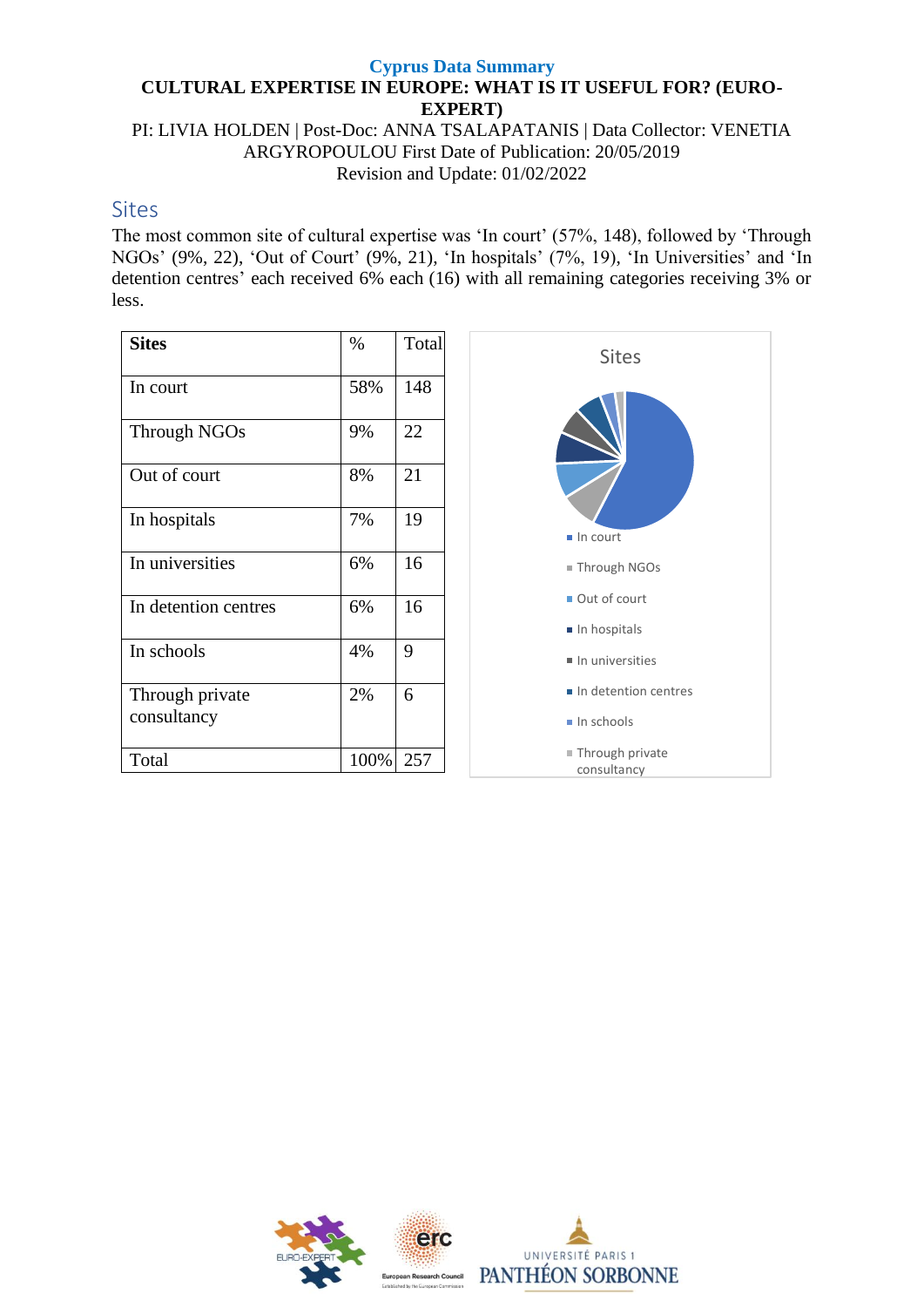PI: LIVIA HOLDEN | Post-Doc: ANNA TSALAPATANIS | Data Collector: VENETIA ARGYROPOULOU First Date of Publication: 20/05/2019 Revision and Update: 01/02/2022

## Typology of Experts

The most common response to the question regarding the expert type was ''Native lawyers' (24%, 63), followed by 'Religious leaders' (18%, 47), Country experts' (17%, 45), Community leaders' (16%, 42), 'Native language speakers' (13%, 35), 'University professors' (10%, 25) and 'Other' (2%, 4).

| <b>Expert Type</b>          | $\%$ | #   |
|-----------------------------|------|-----|
| Native lawyers              | 24%  | 63  |
| Country experts             | 17%  | 45  |
| Religious leaders           | 18%  | 47  |
| Community leaders           | 16%  | 42  |
| Native language<br>speakers | 13%  | 35  |
| University professors       | 10%  | 25  |
| Other                       | 2%   | 4   |
| Total                       | 100% | 261 |



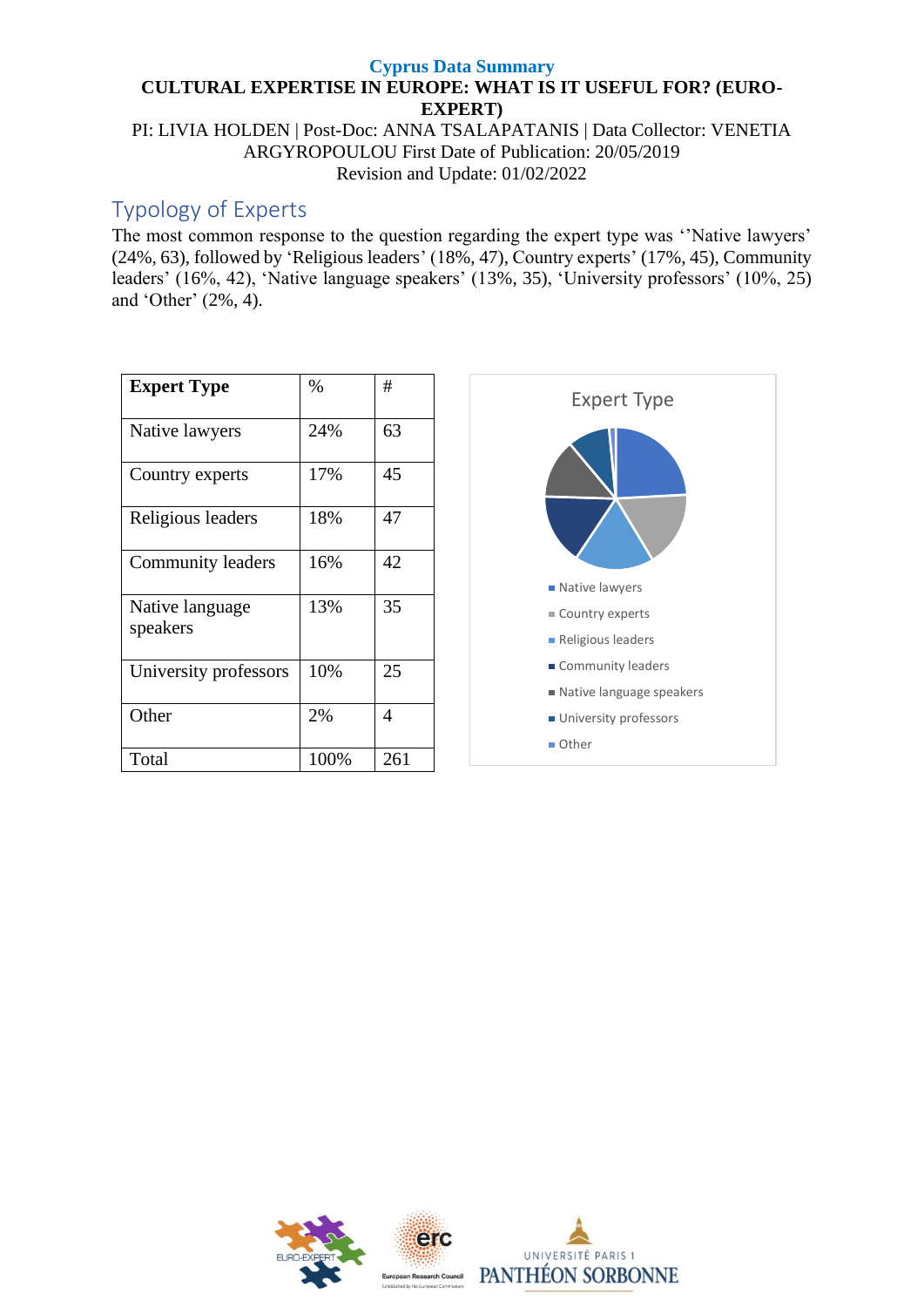PI: LIVIA HOLDEN | Post-Doc: ANNA TSALAPATANIS | Data Collector: VENETIA ARGYROPOULOU First Date of Publication: 20/05/2019 Revision and Update: 01/02/2022

### Discipline

The (10%, 27) who selected 'University professors' were asked to specify the disciplines of those professors. The most common responses were 'History' (34%, 13) followed by 'Law' and 'Anthropology' both (16%, 6), 'Sociology' (11%, 4), Linguistic (11%, 4), Political science (11%, 4) and 'Other' (5%, 2).

| <b>Discipline</b>    | %    | #              |
|----------------------|------|----------------|
| History              | 34%  | 13             |
| Law                  | 16%  | 6              |
| Anthropology         | 16%  | 6              |
| Sociology            | 11%  | 4              |
| Linguistics          | 11%  | $\overline{4}$ |
| Political<br>Science | 8%   | 3              |
| Other                | 5%   | $\overline{2}$ |
| Total                | 100% | 38             |



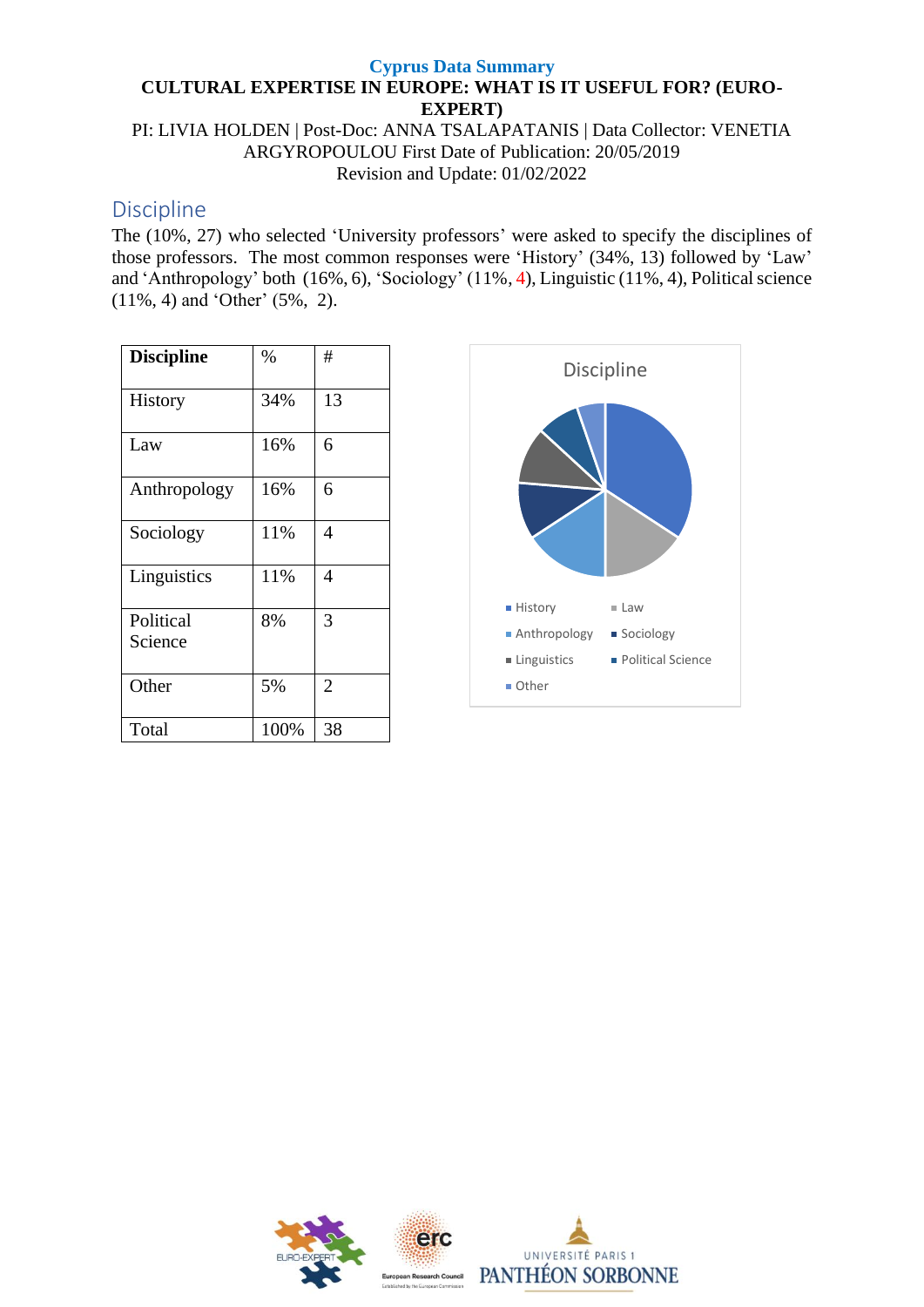PI: LIVIA HOLDEN | Post-Doc: ANNA TSALAPATANIS | Data Collector: VENETIA ARGYROPOULOU First Date of Publication: 20/05/2019 Revision and Update: 01/02/2022

## **Modalities**

# Appointment of Experts

The most commonly factor influencing the decision to appoint was that the appointment of experts was 'Cost' (20%, 84), followed by 'Time' (20%, 83), then 'Client request' (12%, 51), 'The law allows' (12%, 49), 'The court is keen to hear cultural arguments' (9%, 39), 'Successful legal outcomes (9%, 36), 'The reputation of the expert' (7%, 30) 'The court/ prosecutor/ Home Office have already appointed their expert' (4%, 18), 'Advised by the court' (4%, 17) and 'Useful for an out of court settlement' (2%, 10).

| <b>How experts are selected</b> | $\%$ | #   |
|---------------------------------|------|-----|
|                                 |      |     |
| Cost                            | 20%  | 84  |
| Time                            | 20%  | 83  |
| Client request                  | 12%  | 51  |
| The law allows                  | 12%  | 49  |
| The court is keen to hear       | 9%   | 39  |
| cultural                        |      |     |
| arguments                       |      |     |
| Successful legal                | 9%   | 36  |
| outcomes                        |      |     |
| The reputation of the expert    | 7%   | 30  |
| The court/Home Office have      | 4%   | 18  |
| already                         |      |     |
| appointed their expert          |      |     |
| Advised by the court            | 4%   | 17  |
| Useful for an                   | 2%   | 10  |
| out of court settlement         |      |     |
| Total                           | 100% | 417 |



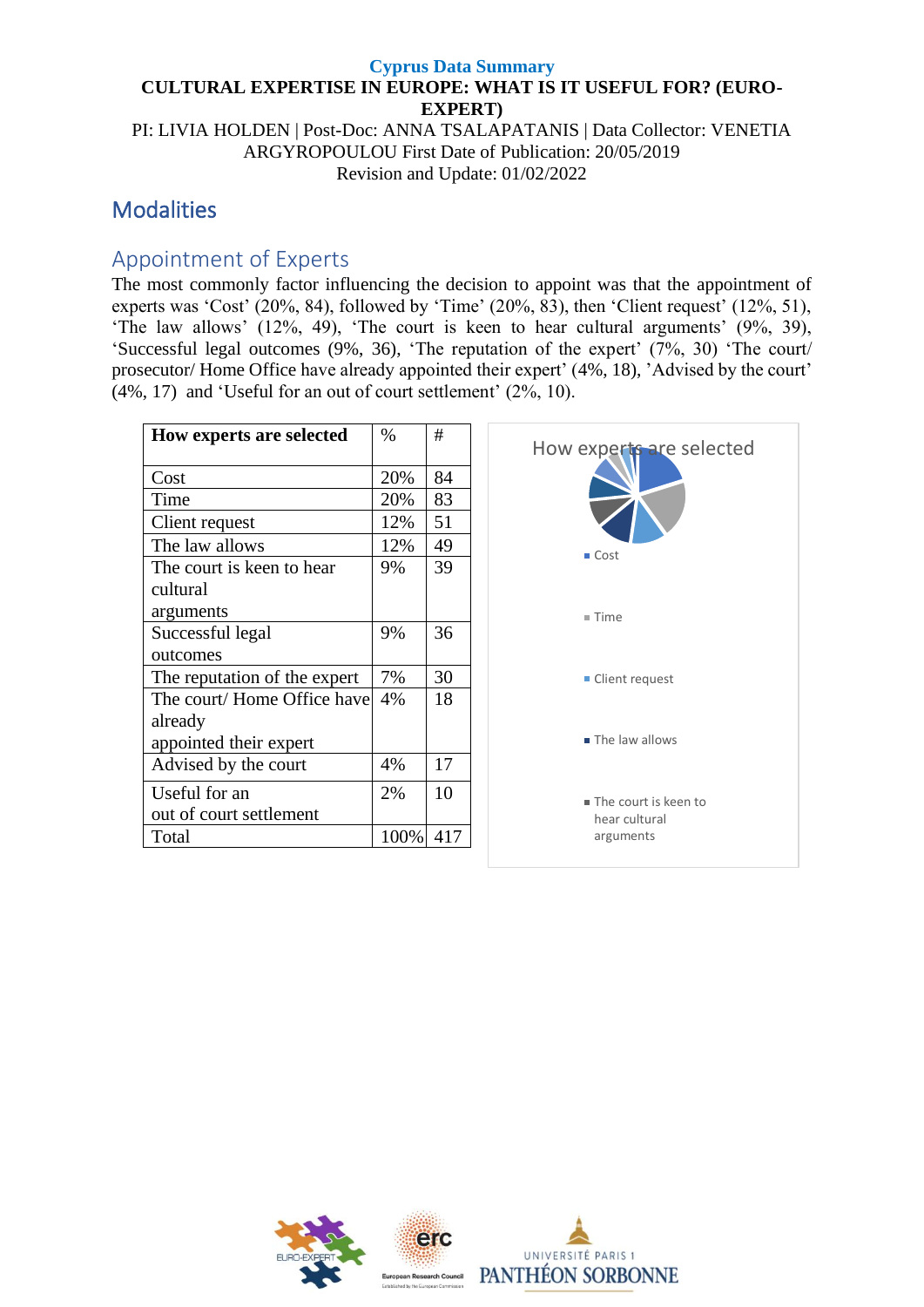PI: LIVIA HOLDEN | Post-Doc: ANNA TSALAPATANIS | Data Collector: VENETIA ARGYROPOULOU First Date of Publication: 20/05/2019 Revision and Update: 01/02/2022

Most experts started giving opinions after being 'Contacted by a lawyer' (31%, 8), followed by 'Contacted by the Home office' (27%, 7), 'Contacted by the clients' (23%, 6), 'Referred by a colleague'(15%, 4) and 'Contacted by a court' (4%, 1).

| <b>How experts started</b><br>their career   | $\%$ | #  |
|----------------------------------------------|------|----|
| Contacted by a lawyer                        | 31%  | 8  |
| Contacted by the<br>Ministry of the interior | 27%  |    |
| Contacted by the clients'                    | 23%  | 6  |
| Referred by a colleague                      | 15%  | 4  |
| Contacted by a court                         | 4%   | 1  |
| Total                                        | 100% | 26 |



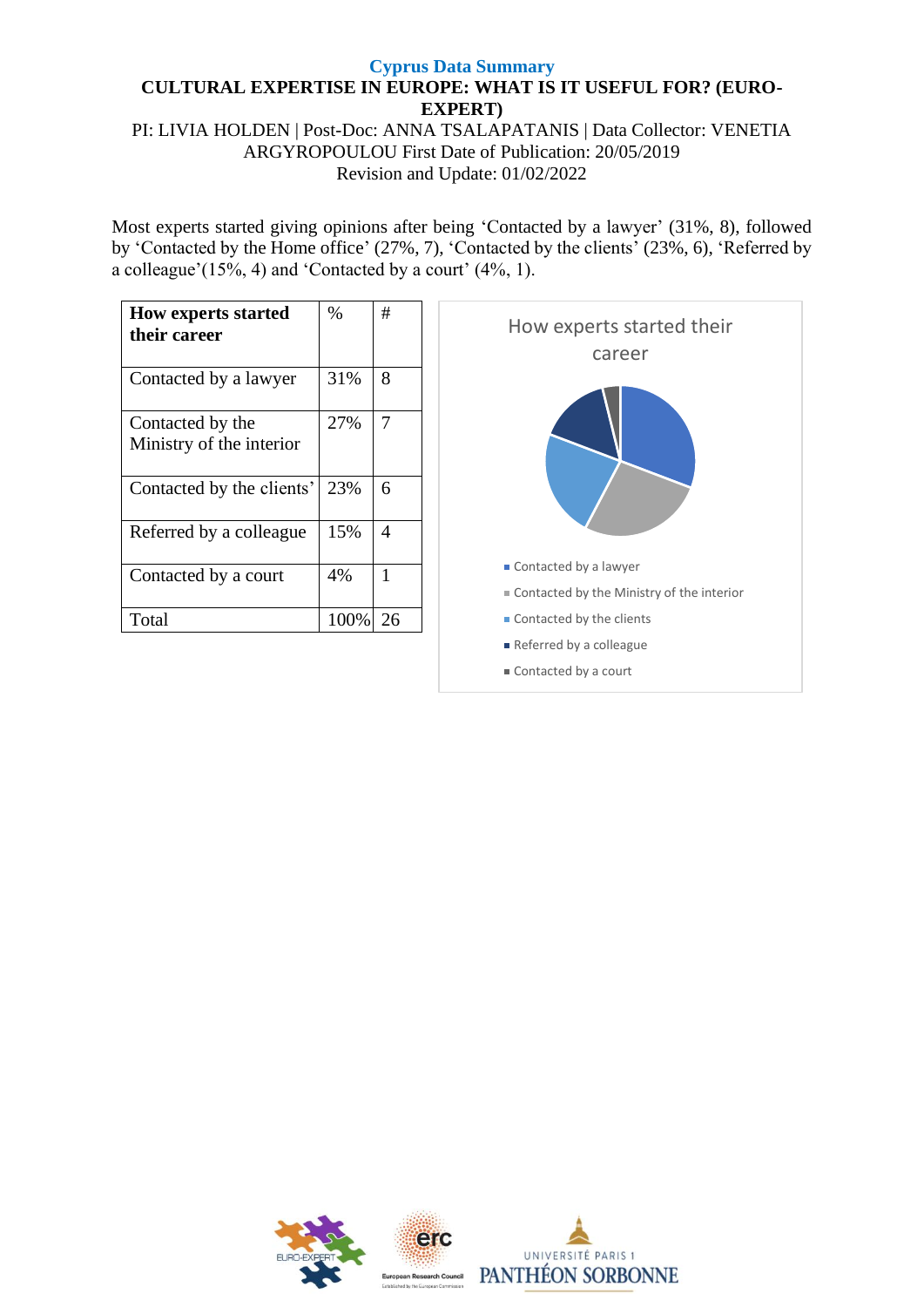#### PI: LIVIA HOLDEN | Post-Doc: ANNA TSALAPATANIS | Data Collector: VENETIA ARGYROPOULOU First Date of Publication: 20/05/2019 Revision and Update: 01/02/2022

Experts most frequently choose 'Work as an expert for NGOs' (43%, 15, followed by both 'Instructed by lawyers as need arises' and having been 'Contacted directly by clients' both (17%, 6), 'Instructed by courts' and Instructed by the Ministry of the Interior both (11%, 4).

| Who instructs the experts                                              | $\%$ | #  |
|------------------------------------------------------------------------|------|----|
| Work as an expert for NGOs                                             | 43%  | 15 |
| Instructed by lawyers as need<br>arises                                | 17%  | 6  |
| Instructed by the litigants/<br>applicants/defendants/<br>complainants | 17%  | 6  |
| Instructed by courts                                                   | 11%  | 4  |
| Instructed by the Ministry of<br>the Interior                          | 11%  | 4  |
| Total                                                                  | 100% | 35 |



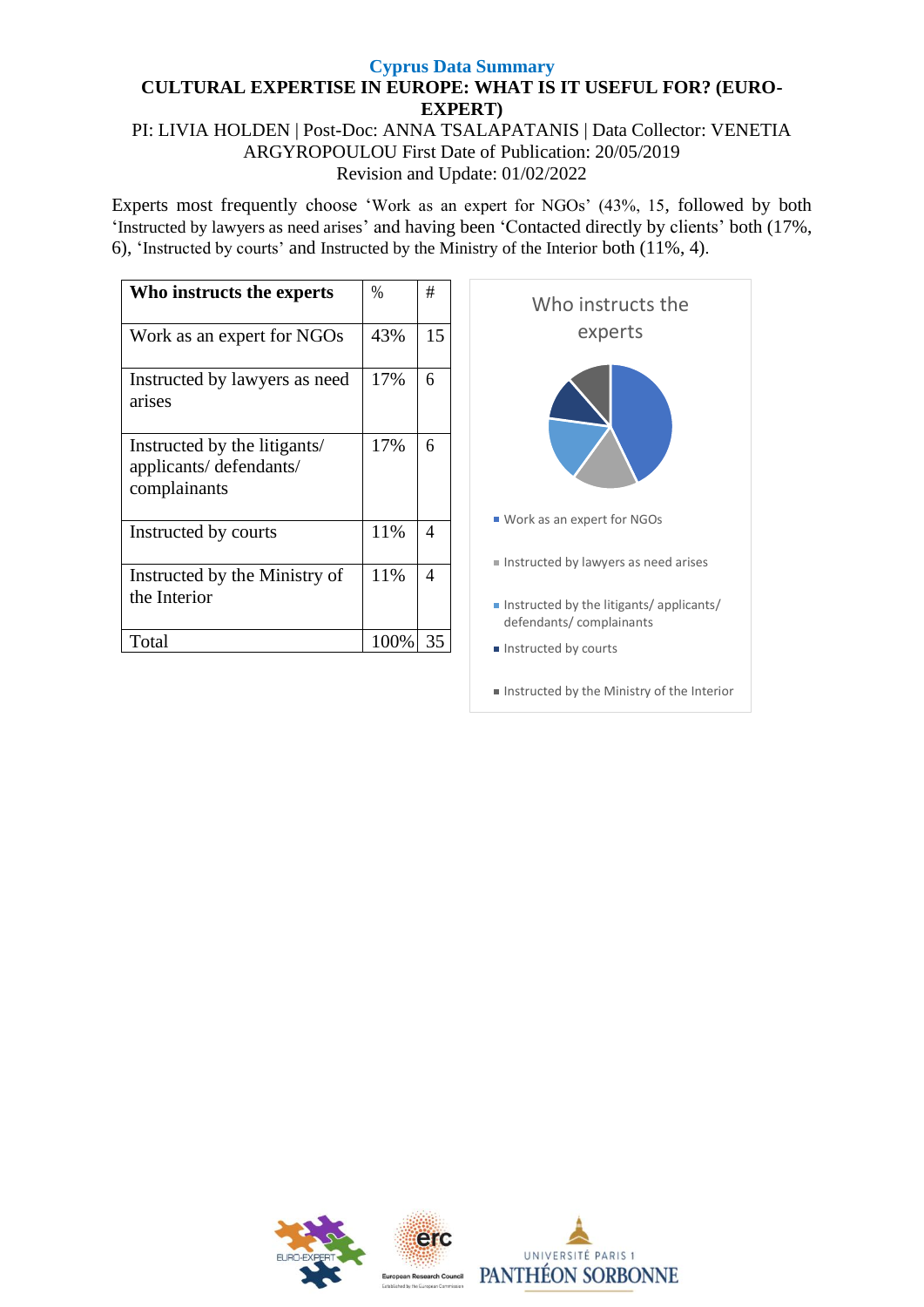PI: LIVIA HOLDEN | Post-Doc: ANNA TSALAPATANIS | Data Collector: VENETIA ARGYROPOULOU First Date of Publication: 20/05/2019 Revision and Update: 01/02/2022

## Cost of Cultural Expertise

Cultural expertise is most commonly financed by 'Courts' (30%, 79), followed by 'Clients' (26%, 70), 'Legal aid' (18%, 47), 'Ministry of the Interior, (18%, 46), 'Philanthropists/NGOs/Relative/Community' (8%, 22) and 'Other' (1%, 2).

| How are experts paid?    | $\%$ | #              |
|--------------------------|------|----------------|
|                          |      |                |
| Courts                   | 30%  | 79             |
|                          |      |                |
| Clients                  | 26%  | 70             |
| Legal aid                | 18%  | 47             |
| Ministry of the Interior | 17%  | 46             |
| Philanthropists/NGOs/    | 8%   | 22             |
| Relatives/Community      |      |                |
| Other                    | 1%   | $\mathfrak{D}$ |
| Total                    | 100% | 273            |



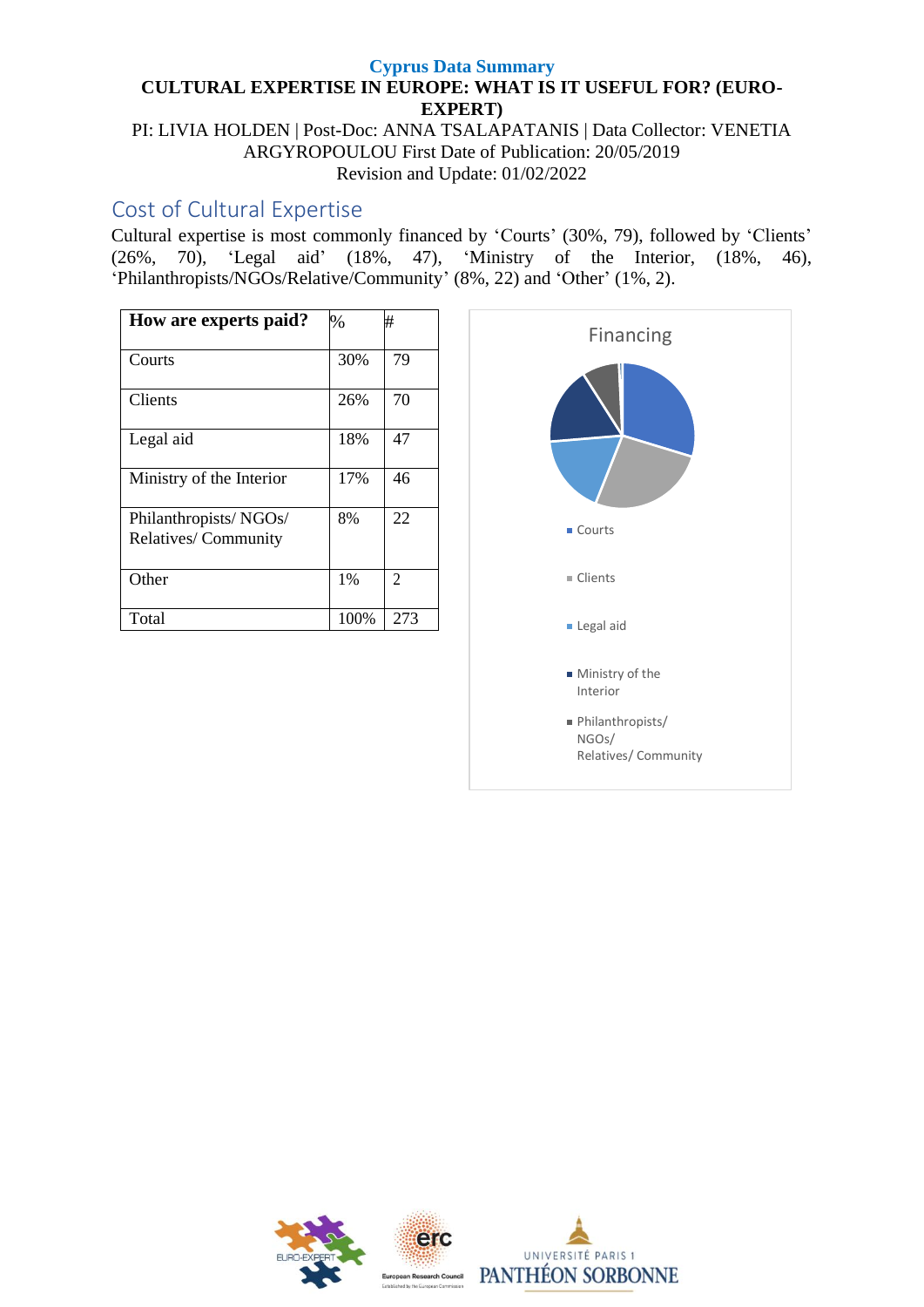PI: LIVIA HOLDEN | Post-Doc: ANNA TSALAPATANIS | Data Collector: VENETIA ARGYROPOULOU First Date of Publication: 20/05/2019 Revision and Update: 01/02/2022

## Remuneration of cultural expertise

'Paid at a set price per report' and 'Standard hourly rate' were both equally represented (50%, 6).

| <b>Remuneration of experts</b> | $\%$  | # |
|--------------------------------|-------|---|
| Paid at a set price per report | 50%   | 6 |
| Standard hourly rate           | 50%   | 6 |
| Total                          | 100\% |   |



# Reuse of cultural expertise

The most frequent response to the question of the reuse of cultural expertise was 'Cultural expertise being applicable in similar cases' (40%, 78) followed by 'Unique and not repeatable experience' (36%, 69) and 'Can only be reproduced in the same country/legal field' (24%, 46).

| <b>Reuse of cultural expertise</b>                           | $\%$ | Count |
|--------------------------------------------------------------|------|-------|
| Cultural expert witnessing is<br>applicable to similar cases | 40%  | 78    |
| Unique and not repeatable<br>experience                      | 36%  | 69    |
| Re-use only within the same<br>country/legal field           | 24%  | 46    |
| Total                                                        | 100% | 196   |



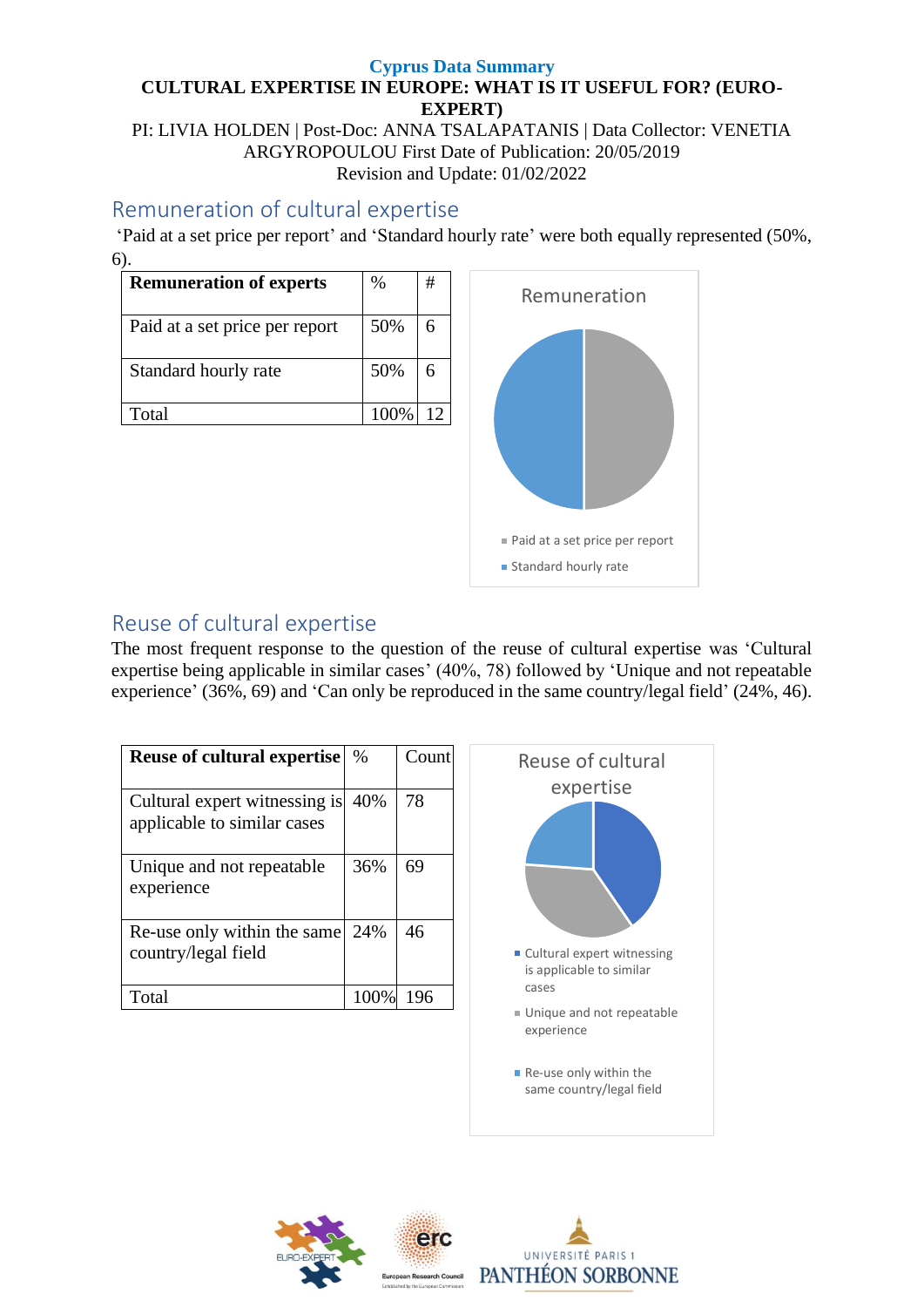PI: LIVIA HOLDEN | Post-Doc: ANNA TSALAPATANIS | Data Collector: VENETIA ARGYROPOULOU First Date of Publication: 20/05/2019 Revision and Update: 01/02/2022

# Impact

## Components of Impact

The most common components of impact include 'First-hand experience' (29%, 71) followed by 'Use of statistics' (26%, 64), 'Reliable sources of contents' (21%, 53), 'Stringent conclusions' (10%, 26) with all the remaining categories accounting for 4% or less.

| <b>Components of impact</b>        | $\%$ | #   |
|------------------------------------|------|-----|
| Use of statistics                  | 26%  | 64  |
| Quantitative assessment of<br>risk | 4%   | 10  |
| Reliable sources of<br>contents    | 21%  | 53  |
| First-hand experience              | 29%  | 71  |
| Reputation of the experts          | 4%   | 10  |
| Stringent conclusions              | 10%  | 26  |
| Remuneration of experts            | 3%   | 5   |
| Advocacy                           | 2%   | 4   |
| Style                              | 1%   | 6   |
| Total                              | 100% | 249 |



## Usefulness

The most common response to the question regarding the usefulness of cultural expertise was 'Very useful' (29%, 59), followed by 'Moderately useful' (25%, 50), then 'Slightly useful' (21%, 43), 'Extremely useful' (20%, 40) and 'Not useful at all' (5%, 11).

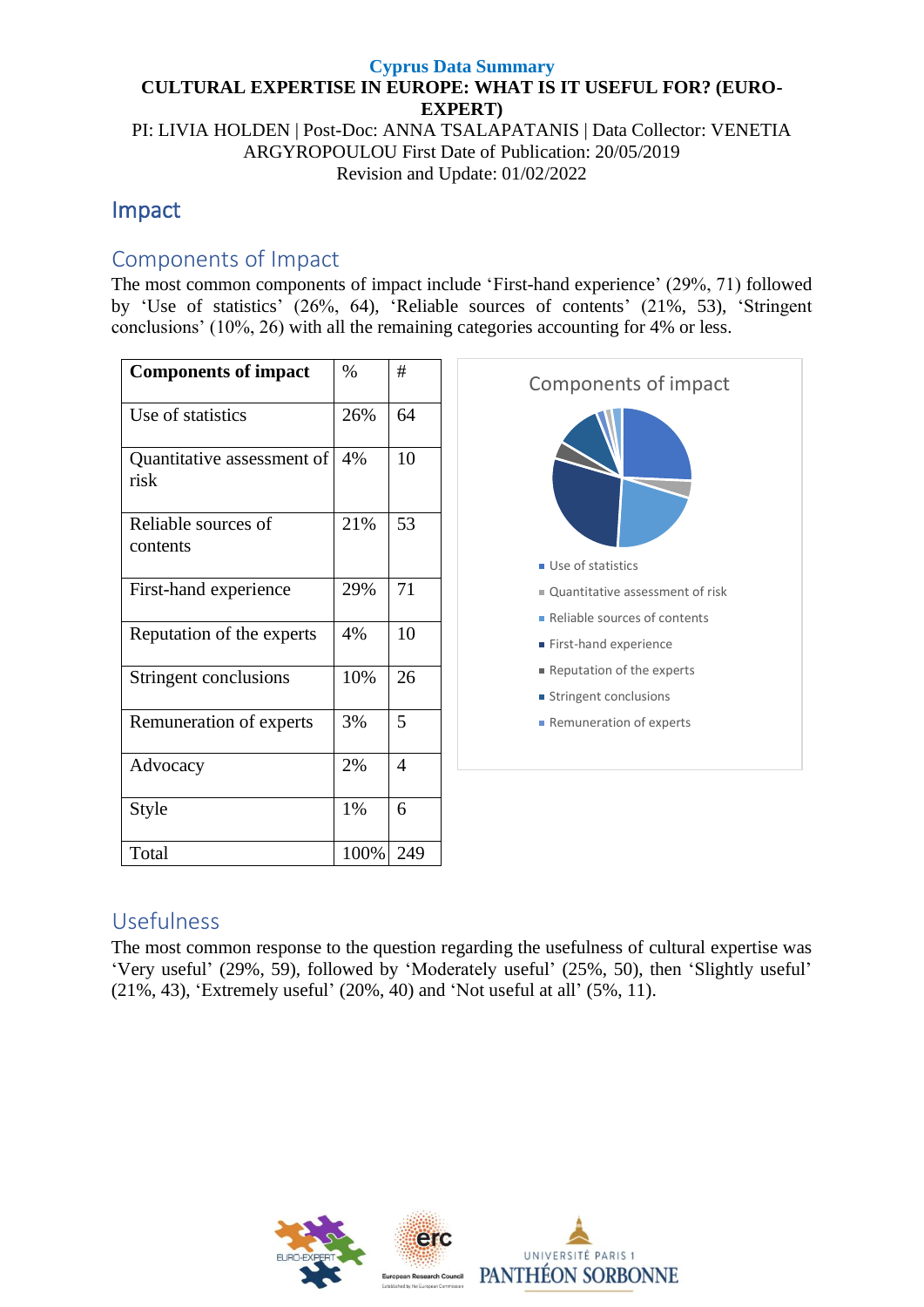PI: LIVIA HOLDEN | Post-Doc: ANNA TSALAPATANIS | Data Collector: VENETIA ARGYROPOULOU First Date of Publication: 20/05/2019 Revision and Update: 01/02/2022

| <b>Usefulness of</b><br>cultural expertise | $\frac{0}{0}$ | #   |
|--------------------------------------------|---------------|-----|
| Very useful                                | 29%           | 59  |
| Moderately useful                          | 25%           | 50  |
| Extremely useful                           | 20%           | 40  |
| Slightly useful                            | 21%           | 43  |
| Not at all useful                          | 5%            | 11  |
| Total                                      | 100%          | 203 |



# Usefulness: fields

Cultural expertise is most useful in 'Migration law' (55%, 124), followed by 'More useful in civil law than criminal law' (38%, 86), 'More useful in criminal law rather than civil law' (6%, 13) and other (1%, 1).

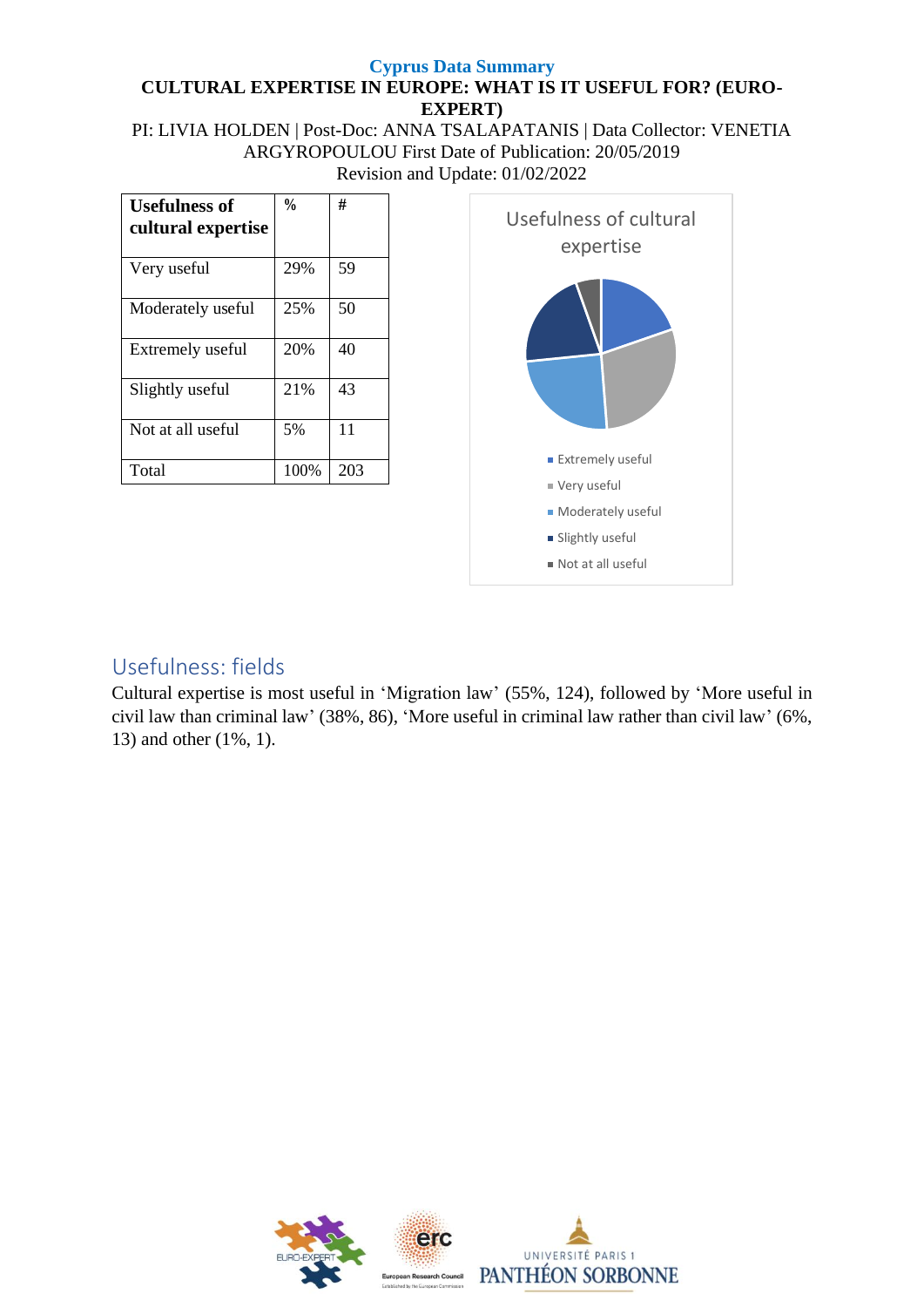PI: LIVIA HOLDEN | Post-Doc: ANNA TSALAPATANIS | Data Collector: VENETIA ARGYROPOULOU First Date of Publication: 20/05/2019 Revision and Update: 01/02/2022



## Competitiveness

Experts thought that their expertise was competitive because of their 'Reputation (38%, 10), 'Competence' (31%, 8), then 'Balance between competence and cost' (15%, 4), and 'Convenient hourly quotes' (12%, 30). One respondent (4%) indicated 'Other'.

| <b>Competitiveness</b>                 | $\%$ | #  |
|----------------------------------------|------|----|
| Reputation                             | 38%  | 10 |
| Competence                             | 31%  | 8  |
| Balance between<br>competence and cost | 15%  | 4  |
| Convenient hourly quote                | 12%  | 3  |
| Other                                  | 4%   | 1  |
| Total                                  | 100% | 26 |



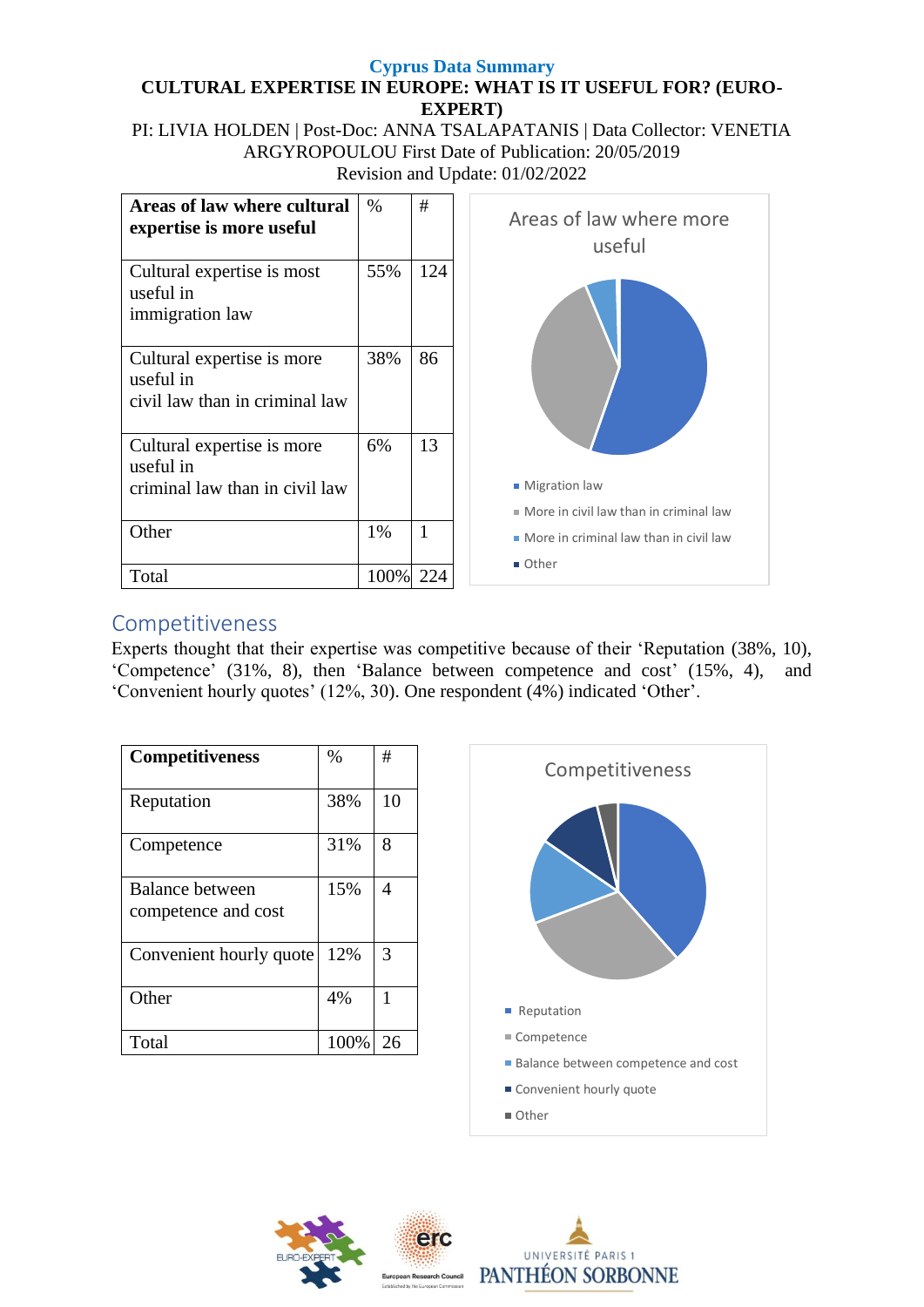PI: LIVIA HOLDEN | Post-Doc: ANNA TSALAPATANIS | Data Collector: VENETIA ARGYROPOULOU First Date of Publication: 20/05/2019 Revision and Update: 01/02/2022

## Reputation of Experts

The majority of experts said that they did not know how they built their reputation (52%, 13), followed by 'Previous expert opinion were successful' (28%, 6) and 'Regularly instructed/appointed as an expert for many years' (20%, 5).



# Improved Access

## Database

Regarding the question of the usefulness of a case law database, the most common response was that it would be 'Somewhat useful' (39%, 76), followed by 'No use' (38%, 74) and 'Very useful' (22%, 43).

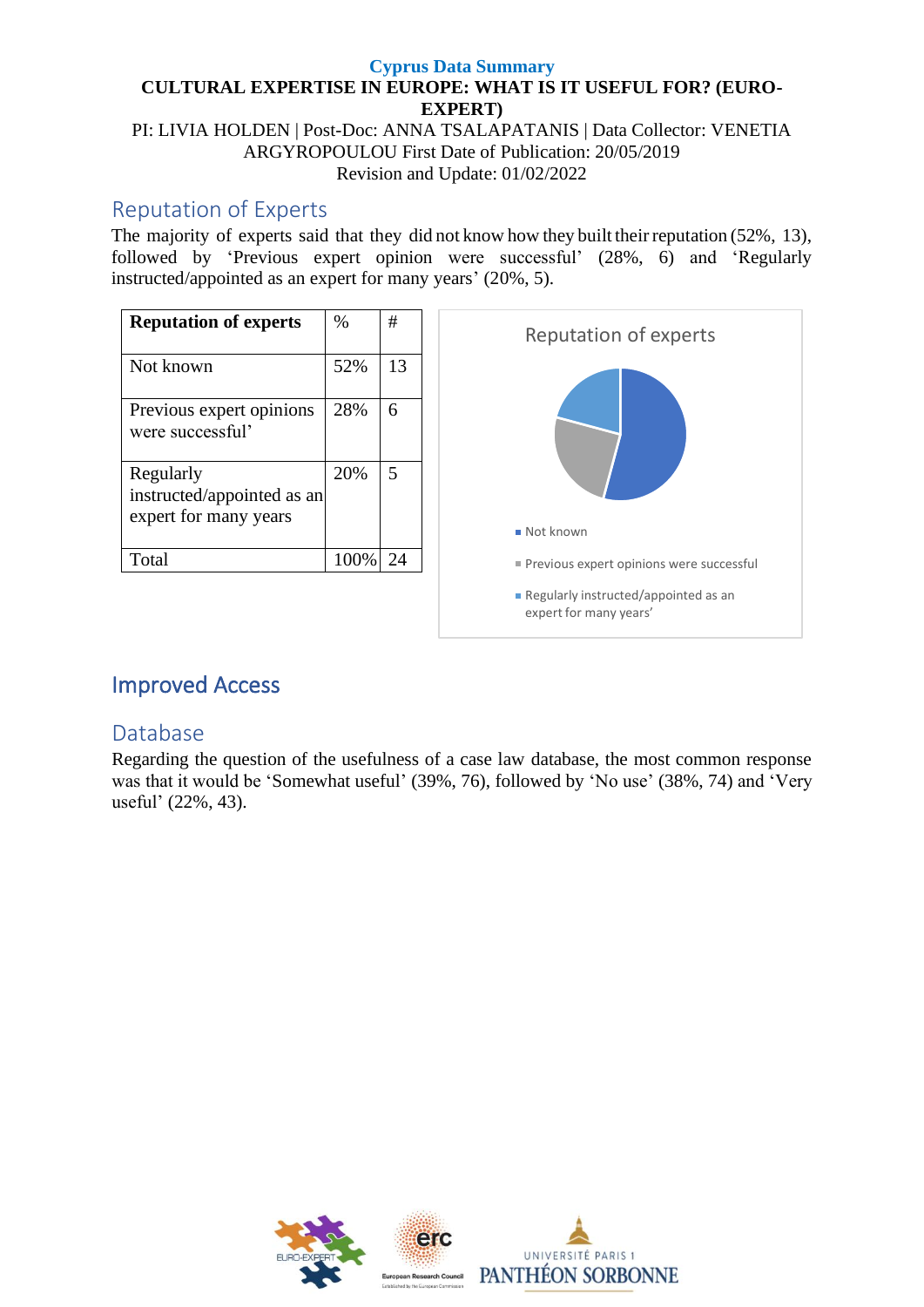PI: LIVIA HOLDEN | Post-Doc: ANNA TSALAPATANIS | Data Collector: VENETIA ARGYROPOULOU First Date of Publication: 20/05/2019 Revision and Update: 01/02/2022

| <b>Usefulness of case law</b><br>database | $\%$ | #   |
|-------------------------------------------|------|-----|
| Somewhat useful                           | 39%  | 76  |
| No use                                    | 38%  | 74  |
| Very useful                               | 22%  | 43  |
| Total                                     | 100% | 193 |



# Contribution to law database

Most respondents did wish to contribute to the establishment of a case law database (80%, 94), while (20%, 23) did not.

| <b>Contribution to a law</b><br>database | $\%$ | #   |
|------------------------------------------|------|-----|
| Would like to contribute                 | 80%  | 94  |
| Would not like to contribute             | 20%  | 23  |
| Total                                    | 100% | 121 |



## Capacity Building

The most common response to the question regarding the usefulness of a program teaching cultural expertise was 'Definitely yes'  $(45\%, 101)$ , followed by 'Probably yes'  $(25\%, 55)$ , then 'Might or might not' (18%, 40), 'Probably not' (8%, 17) and 'Definitely not' (4%, 9)